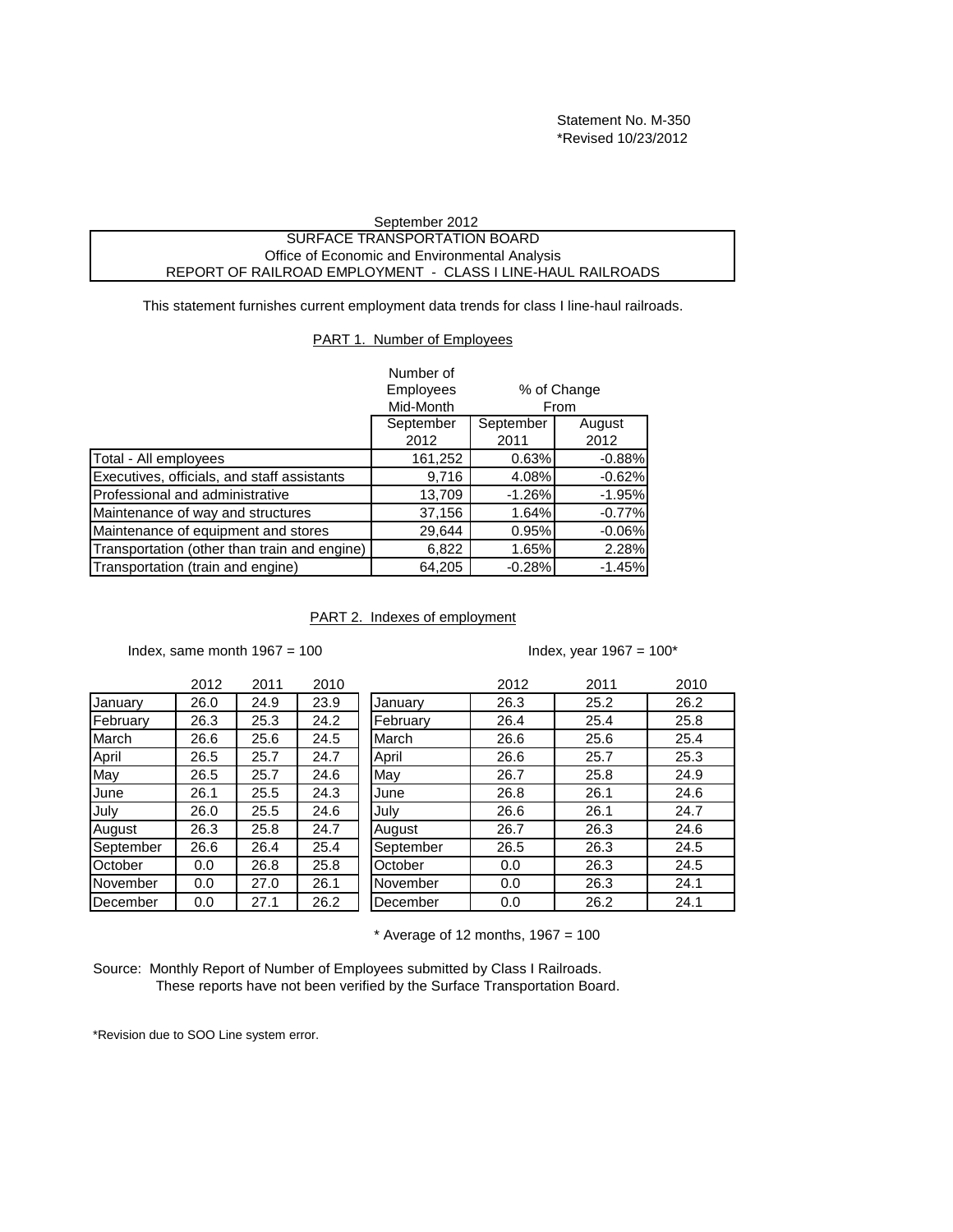|                                                                        |                                                          |                                                                                 |                                                       |                                                                |                                                          | EMPLOYEES BY COMPANY AND JOB DESCRIPTION                 |                                                       |                                                       |
|------------------------------------------------------------------------|----------------------------------------------------------|---------------------------------------------------------------------------------|-------------------------------------------------------|----------------------------------------------------------------|----------------------------------------------------------|----------------------------------------------------------|-------------------------------------------------------|-------------------------------------------------------|
| <b>CARRIER</b><br>September 2012                                       |                                                          | Executives,<br>Officials,<br>and Staff<br><b>Assistants</b><br>L <sub>100</sub> | Professional<br>and<br><b>Administrative</b><br>L 200 | <b>Maintenance</b><br>of Way and<br><b>Structures</b><br>L 300 | <b>Maintenance</b><br>of Equipment<br>and Stores<br>L400 | Transportation<br>(Other Than<br>Train & Engine)<br>L500 | Transportation<br>(Train &<br>Engine)<br>L600         | TOTAL                                                 |
| <b>BNSF</b><br><b>CSX</b><br>CN/GT C<br><b>KCS</b><br><b>NS</b><br>SOO | 130500<br>121500<br>114900<br>134500<br>117100<br>137700 | 1,787<br>1,324<br>353<br>(Includes all CN US Operations)<br>270<br>1,916<br>319 | 3,861<br>2,998<br>568<br>382<br>2,621<br>357          | 8,973<br>6,738<br>1,873<br>486<br>6,337<br>1,279               | 7,334<br>5,008<br>845<br>379<br>6,081<br>597             | 1.714<br>1,662<br>388<br>74<br>1,423<br>231              | 16,471<br>10,876<br>2,134<br>1,280<br>11,987<br>1,556 | 40,140<br>28,606<br>6,161<br>2,871<br>30,365<br>4,339 |
| UP<br>TOTAL                                                            | 139400                                                   | 3.747<br>9,716                                                                  | 2,922<br>13,709                                       | 11,470<br>37,156                                               | 9,400<br>29,644                                          | 1,330<br>6,822                                           | 19,901<br>64,205                                      | 48,770<br>161,252                                     |
| <b>NRPC</b>                                                            | 103000                                                   | 1,407                                                                           | 4,764                                                 | 2,906                                                          | 4,888                                                    | 2,902                                                    | 3,361                                                 | 20,228                                                |
| 2012                                                                   |                                                          | <b>September</b>                                                                | September<br>2011                                     | <b>August</b><br>2012                                          |                                                          | Year                                                     | % Change<br><b>Month</b>                              |                                                       |
| L 100<br>200                                                           |                                                          | 9,716<br>13.709                                                                 | 9,335<br>13.884                                       | 9,777<br>13.982                                                |                                                          | 4.08%<br>$-1.26%$                                        | $-0.62%$<br>$-1.95%$                                  |                                                       |

| L IUU        | ອ. / 10       | ອ.ວວວ                           | 9,777         | 4.VO70        | -V.OZ 70  |  |
|--------------|---------------|---------------------------------|---------------|---------------|-----------|--|
| L 200        | 13,709        | 13,884                          | 13,982        | $-1.26%$      | $-1.95%$  |  |
| L 300        | 37,156        | 36,558                          | 37,443        | 1.64%         | $-0.77%$  |  |
| L400         | 29,644        | 29,365                          | 29,661        | 0.95%         | $-0.06%$  |  |
| L 500        | 6,822         | 6,711                           | 6,670         | 1.65%         | 2.28%     |  |
| L 600        | 64,205        | 64,387                          | 65,150        | $-0.28%$      | $-1.45%$  |  |
| <b>TOTAL</b> | 161,252       | 160,240                         | 162,683       | 0.63%         | $-0.88\%$ |  |
|              |               | <b>Total Railroad Employees</b> |               | Ratio         | Ratio     |  |
|              | 1967          |                                 | 2012          | Corresp.      | Average   |  |
|              | <b>Months</b> |                                 | <b>Months</b> | <b>Months</b> | Month     |  |
| January      | 614,766       |                                 | 160,129       | 26.0          | 26.3      |  |
| February     | 610,335       |                                 | 160,774       | 26.3          | 26.4      |  |
| March        | 608,751       |                                 | 161,992       | 26.6          | 26.6      |  |
| April        | 611,136       |                                 | 161,972       | 26.5          | 26.6      |  |
| May          | 613,824       |                                 | 162,548       | 26.5          | 26.7      |  |
| June         | 624,153       |                                 | 163,159       | 26.1          | 26.8      |  |
| July         | 623,096       |                                 | 162,006       | 26.0          | 26.6      |  |
| August       | 619,419       |                                 | 162,683       | 26.3          | 26.7      |  |
| September    | 606,714       |                                 | 161,252       | 26.6          | 26.5      |  |
| October      | 597,271       |                                 | 0             | 0.0           | 0.0       |  |
| November     | 593,568       |                                 | 0             | 0.0           | 0.0       |  |
| December     | 590,100       |                                 | 0             | 0.0           | 0.0       |  |
|              |               |                                 |               |               |           |  |

Source: Monthly Report of Number of Employees submitted by Class I Railroads. These reports have not been verified by the Surface Transportation Board.